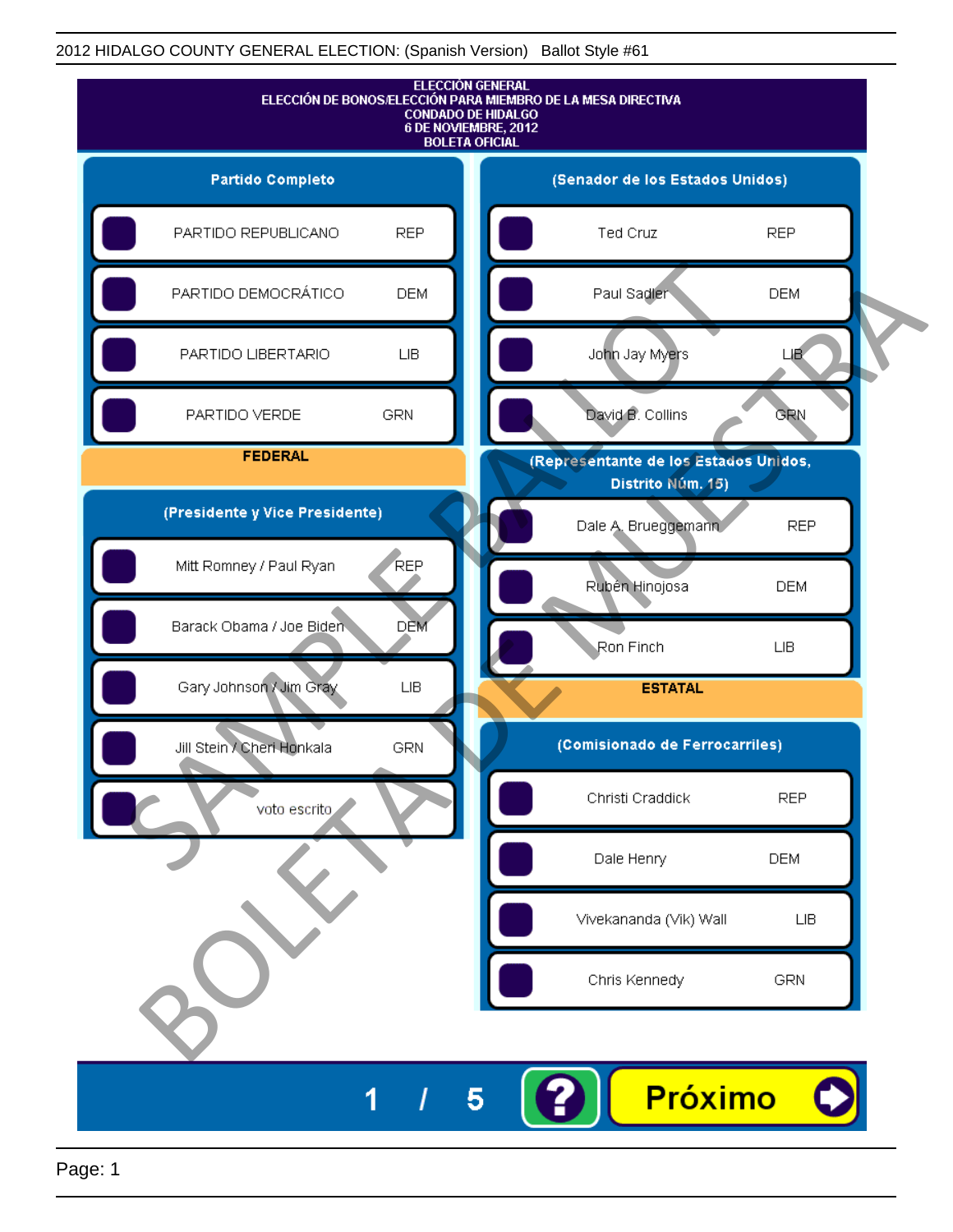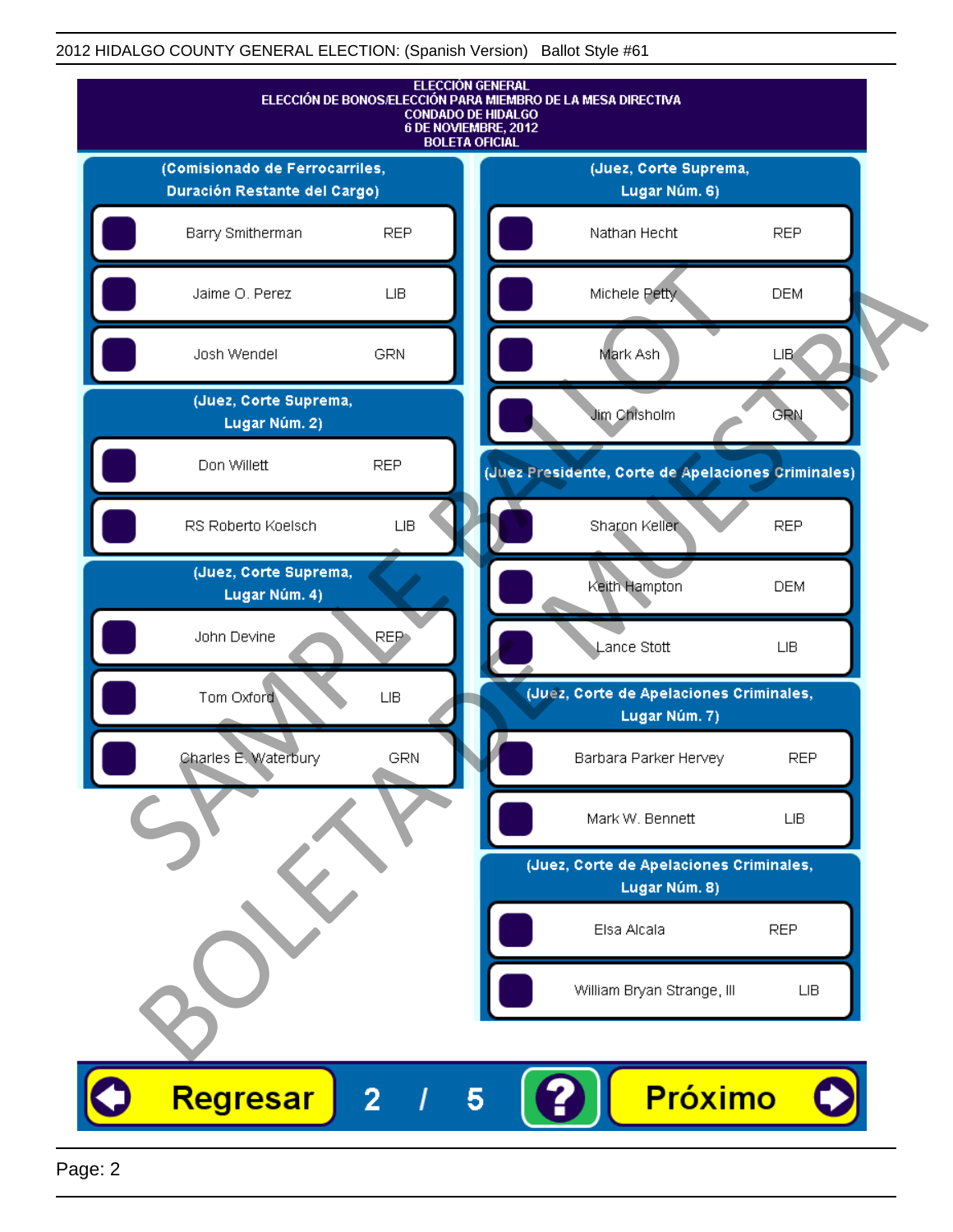

Page: 3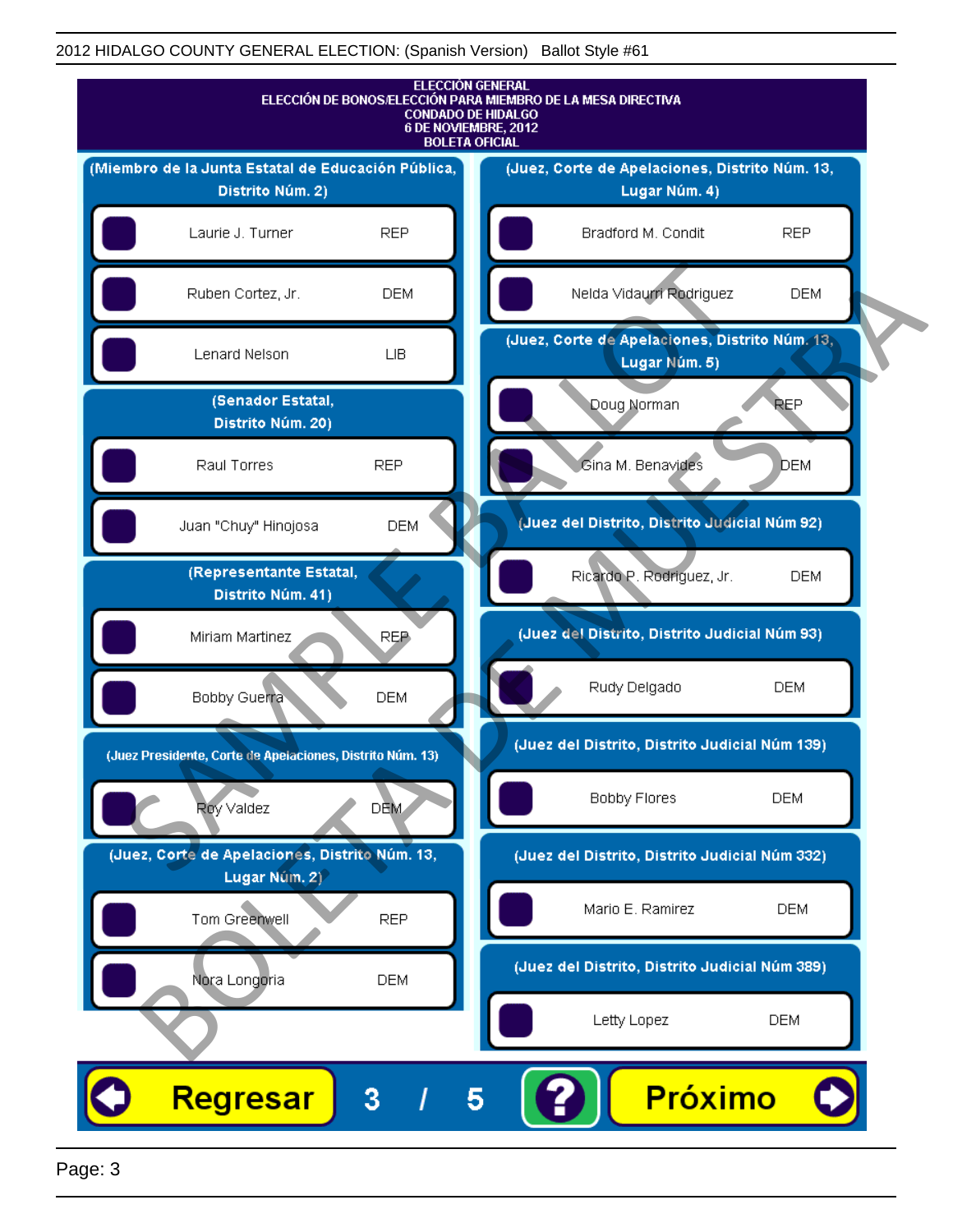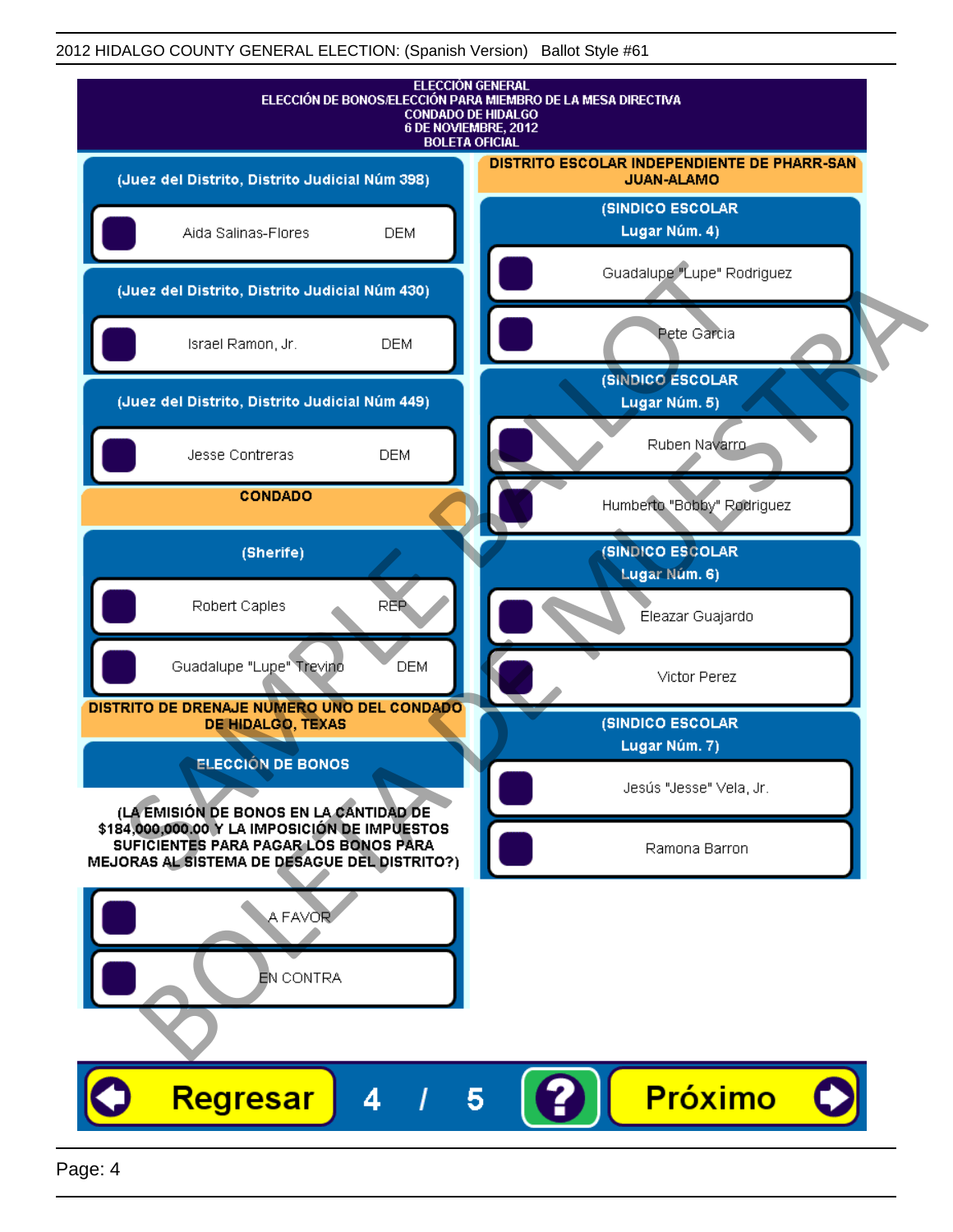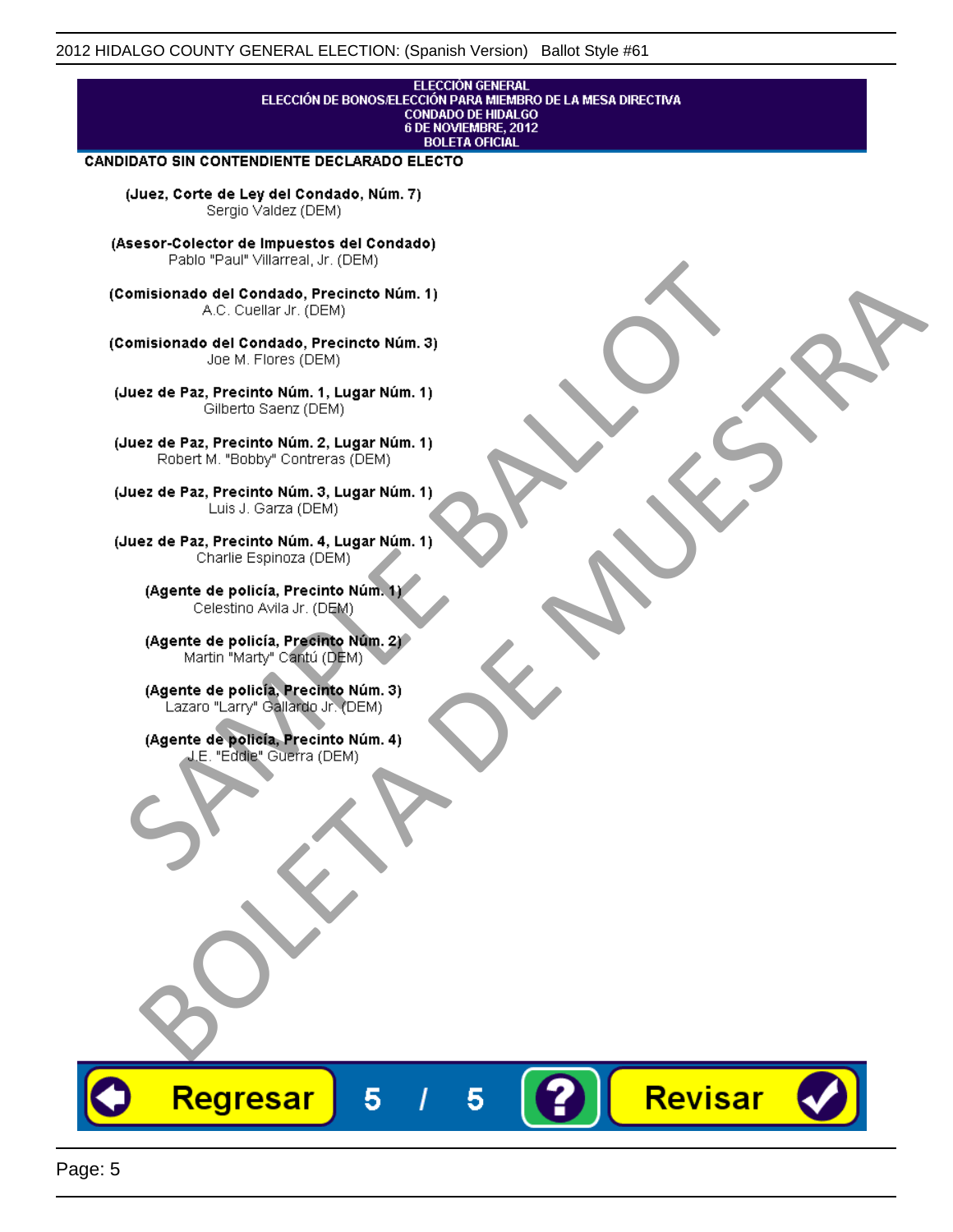# Resumen de instrucciones para la boleta electoral.

Presione el nombre del candidato o el título de la contienda para volver a la contienda.

El botón Votar se iluminará

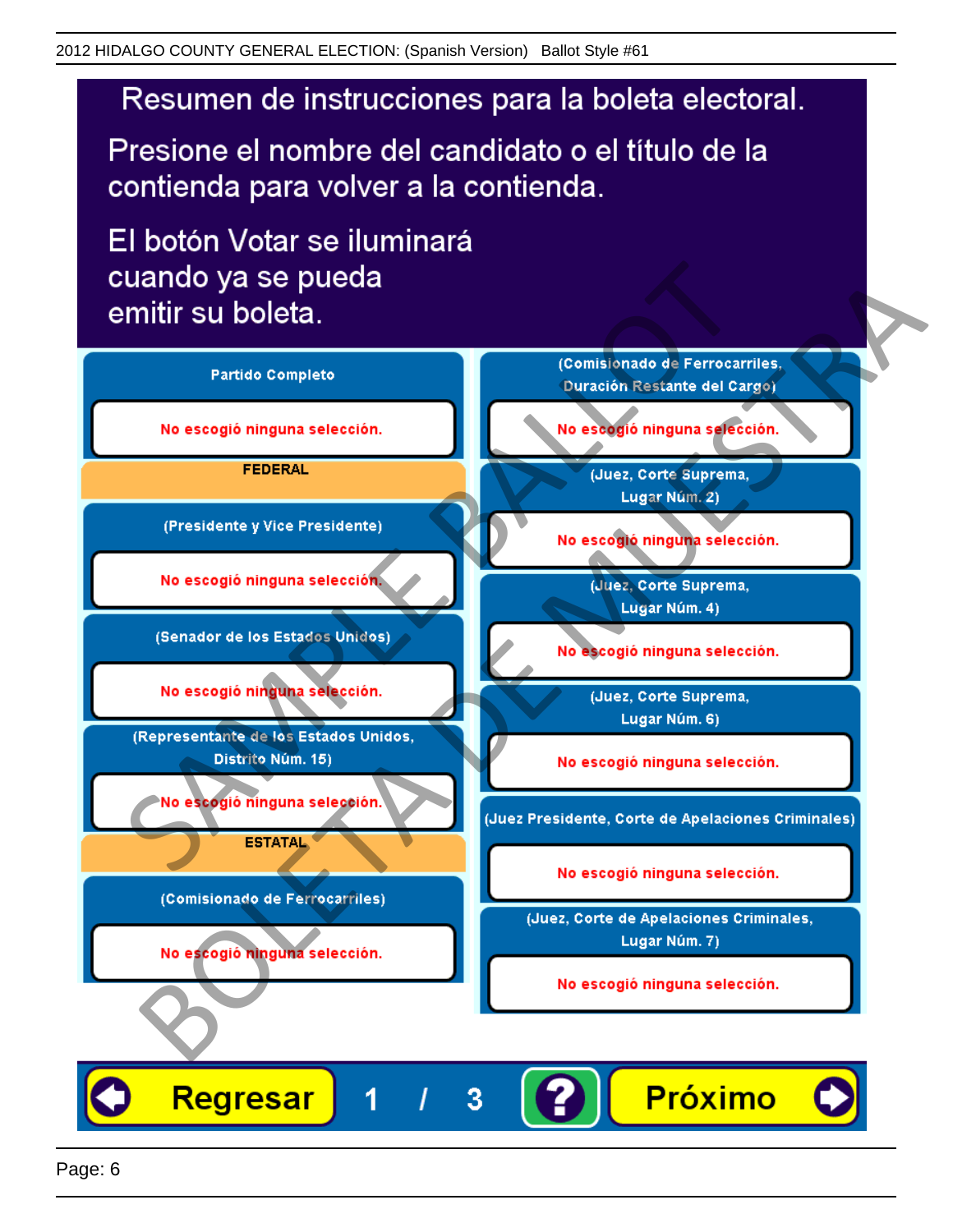# Resumen de instrucciones para la boleta electoral.

Presione el nombre del candidato o el título de la contienda para volver a la contienda.

El botón Votar se iluminará